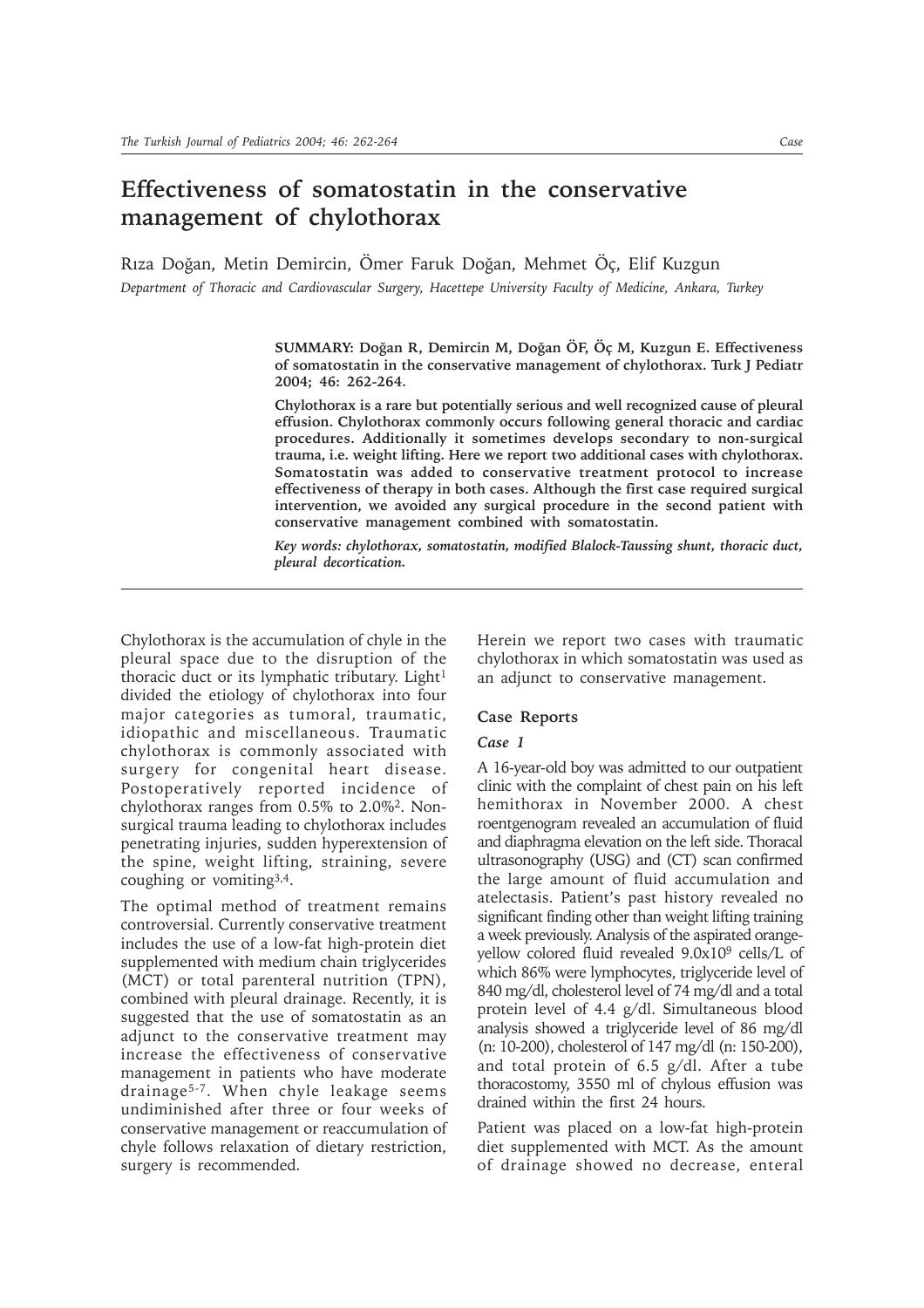nutrition was replaced with TPN on the  $7<sup>th</sup>$  day of treatment; nonetheless the drainage could not be controlled via conservative treatment. In order to reduce lymph production, somatostatin (3.5  $\mu$ g/kg/h) was continuously employed after a bolus injection of 240  $\mu$ g somatostatin subcutaneously on the 16<sup>th</sup> day. Within the next 48 hours, drainage material was not reduced sufficiently and the dosage of somatostatin was doubled. The drainage material decreased to 200 ml/day initially, but increased to 1000 ml/day on the  $20<sup>th</sup>$  day (750 ml/day on the  $21<sup>st</sup>$  day). No side effects, e.g. hypotension or hyperglycemia, were observed during the whole procedure. Somatostatin therapy was stopped and surgery was planned because of the failure of the conservative treatment. Lymphangiography-CT was not useful for the identification of the leakage point. At thoracotomy, Evans Blue dye (0.7 mg/kg) was injected into the leg subcutaneously but the chyle source could not be defined. Thus, parietal pleural decortication and trunk ligation of the thoracic duct were performed. On the 5th postoperative day, the chest drain was removed, but the TPN therapy was continued for a week. Thereafter a diet with low fat and cholesterol, supported with Alitraq®, was prescribed for one week. We followed the patient postoperatively for 10 days and discharged him on the 54th hospital day without any recurrence of chylothorax.

## *Case 2*

A one-year-old boy (weight 9.2 kg) with tetralogy of Fallot for whom total correction was planned, underwent a left modified Blalock-Taussing (B-T) shunt operation for coronary artery anomaly observed during the exploration. On the 3<sup>rd</sup> postoperative day, his chest radiography revealed a perigraft seroma causing atelectasis of the left upper lobe. Thorax CT scan confirmed the diagnosis. Rethoracotomy was performed and perigraft seroma of gelatinous consistency was removed. Reexpansion of the lung was proven on the chest X-ray.

On the 5th postoperative day of rethoracotomy, the amount of drainage increased and the fluid character became milky. The tryglyceride level was 318 mg/dl and WBC count 6.0x109 cell/L of which 72% were lymphocytes. The cultures of the fulied were negative. A high-carbohydrate, highprotein and MCT diet was administered. The amount of drainage continued above 25 ml/kg/ day. The patient was kept nothing by mouth

(NPO) and TPN was started on the 8th postoperative day. As conservative therapy appeared insufficient, somatostatin infusion was added (5  $\mu$ g/kg/hr). The drainage decreased to 200 ml/day for two days and remained stable. The dosage of somatostatin infusion was increased to 7.5  $\mu$ g/kg/hr. .When drainage was less than 5 ml/kg/day, somatostatin administration was withdrawn for four days. No side effects were observed. Chest drain was removed four days later and enteral nutrition with MCT was employed. The patient was discharged on the 33rd day of hospitalization and kept on MCT diet for another two weeks. One month later, the patient was rehospitalized with complaints of fever and shortness of breath. A chest roentgenogram showed fluid accumulation within the left hemithorax. A thoracentesis was performed and 180 ml serosanguineous fluid was aspirated. A chest tube was then placed to drain the effusion completely. The triglyceride and protein levels were 138 mg/dl and 4.0 g/dl, respectively. The cultures were all negative. The effusion contained 0.8 cells x103/ml, of which 78% were lymphocytes. He was given intravenous fluid for 48 hours and started on an MCT diet. The chest tube was removed on the 8<sup>th</sup> day of the second hospitalization when no fluid accumulation was noted. He was discharged and no pleural fluid was observed one month later.

## **Discussion**

The ideal management of the patient with chylothorax is controversial. In general, initial treatment consists of chest tube replacement, nutritional support (low-fat diet, MCT diet), and intravenous hyperalimentation with no oral diet. Conservative management will lead to successful resolution of most non-surgical chylothoraces in children. It was reported that adding somatostatin to the conservative treatment created a dramatic response<sup>5-7</sup>. Somatostatin is a peptide that acts as a neurohormone as well as a paracrine agent. It reduces gastric, pancreatic, and intestinal secretion, decreases hepatic venous pressure, and reduces splanchnic blood flow8. The use of somatostatin as an adjunct to the conservative mangement of chylothorax is a relatively new concept. It may be of particular benefit in a borderline situation of moderate drainage. In fact, in this report, somatostatin did not seem to be quite as effective as in the literature. This